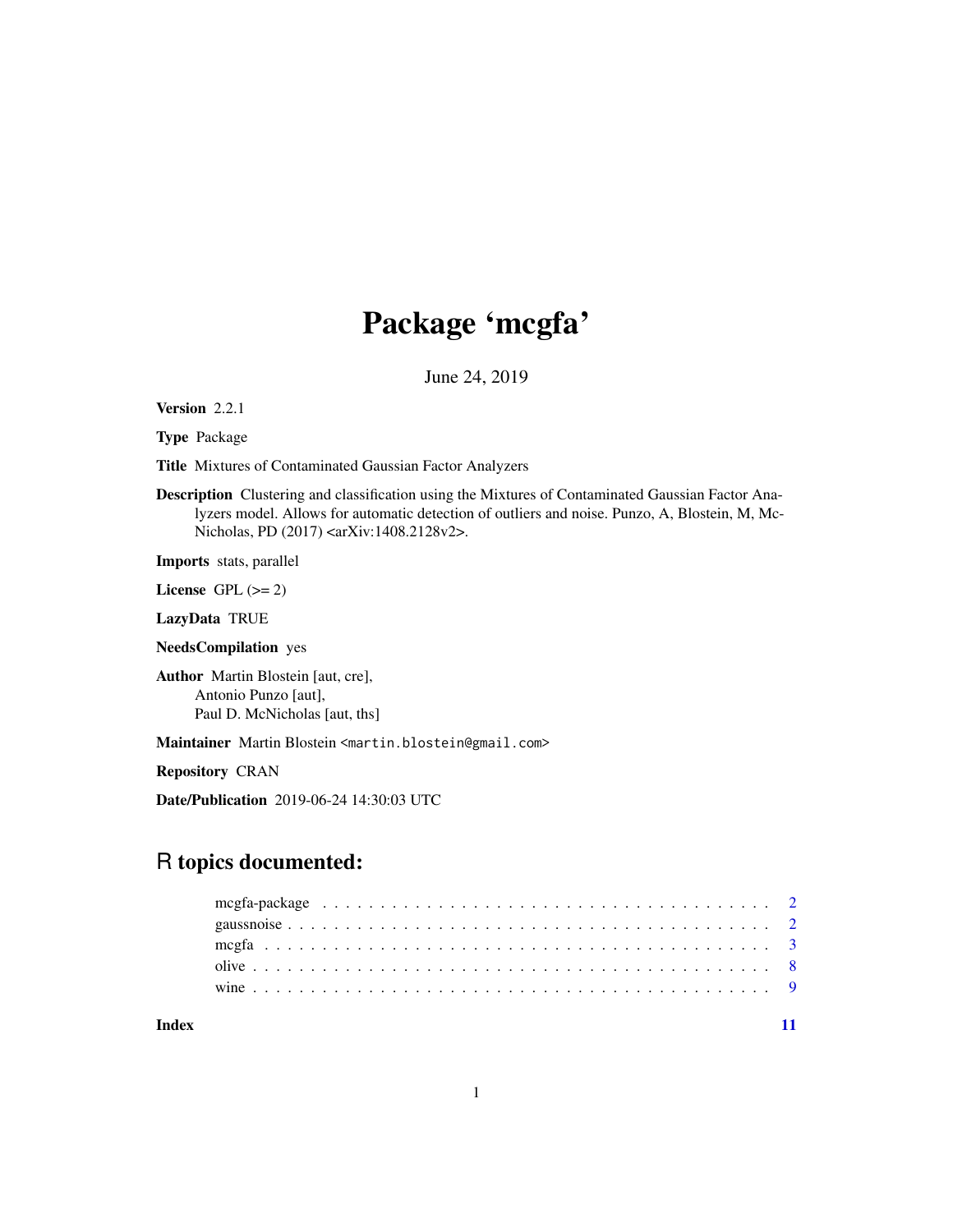<span id="page-1-0"></span>mcgfa-package *mcgfa: Model-Based Clustering and Classification with Mixtures of Contaminated Gaussian Factor Analyzers*

#### Description

Performs clustering and classification using the Mixtures of Contaminated Gaussian Factor Analyzers model. Allows for automatic detection of outliers and noise.

#### Details

| Package:  | megfa         |
|-----------|---------------|
| Type:     | Package       |
| Version:  | 1.0           |
| Date:     | 2015-06-13    |
| License:  | $GPL$ $(>=2)$ |
| LazyLoad: | yes           |

#### Author(s)

Martin Blostein, Antonio Punzo, and Paul D. McNicholas Maintained by: Martin Blostein <martin.blostein@gmail.com>

#### References

...

#### See Also

[mcgfa](#page-2-1) for main function, and details.

gaussnoise *Gaussian Clusters with White Noise*

#### Description

Simulated toy data set to demonstrate the MCGFA package. Generated using the mnormt package for R.

#### Usage

data(gaussnoise)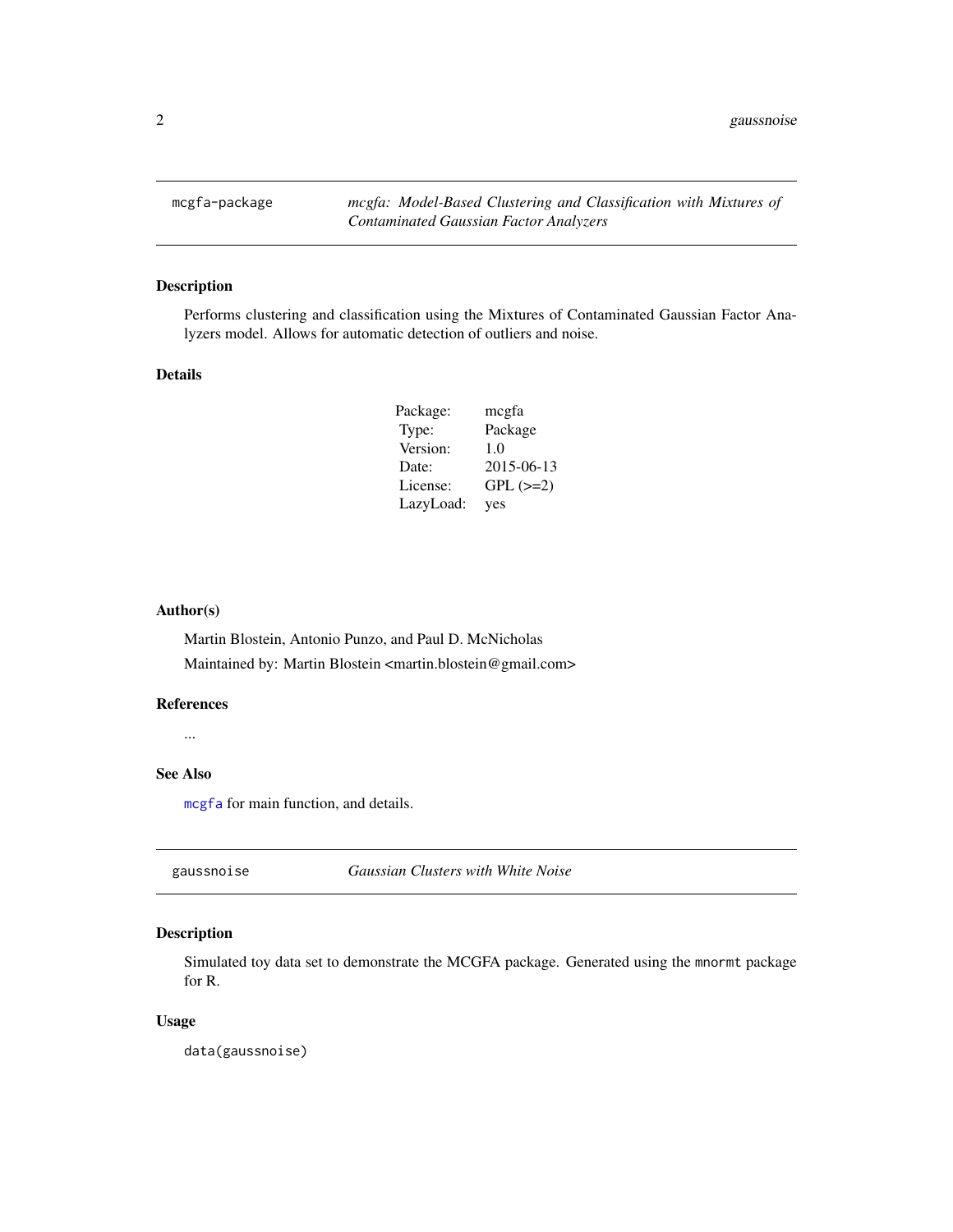#### <span id="page-2-0"></span>mcgfa 3

#### Format

A data frame with 205 observations and 6 columns. The first column gives the class number: 1 and 2 are the two Gaussian clusters. The second column indicates whether an observation arose as noise. (This is eqivalent to the first column being equal to 3.)

<span id="page-2-1"></span>

| mcgfa | Model Fitting for Mixtures of Contaminated Gaussian Factor Analyz- |
|-------|--------------------------------------------------------------------|
|       |                                                                    |

#### Description

Performs clustering and classification using the Mixtures of Contaminated Gaussian Factor Analyzers model. This model allows for automatic detection of outliers and noise, and automatically detects outliers. It is appropriate for high-dimensional numerical data.

#### Usage

```
mcgfa(X, rG=1:3, rq=1:3, models="all", known=NULL, init_method="emEM",
      init_z, max_it=400, tol=1e-3, alpha_min=0.5, eta_max=1000,
     scale=T, parallel=F, cores=NULL, silent=F, ememargs =
     list(numstart = 25, iterations = 5, model = "UUUUU", q = max(rq)))
```
#### Arguments

| Χ           | The data matrix. Rows correspond to observations and columns to variables/features;<br>thus X is an $N$ -by- $p$ matrix. X must be numerical.                                                                                                                                                                                                                                                                                                                                                                                                                                                                                                        |
|-------------|------------------------------------------------------------------------------------------------------------------------------------------------------------------------------------------------------------------------------------------------------------------------------------------------------------------------------------------------------------------------------------------------------------------------------------------------------------------------------------------------------------------------------------------------------------------------------------------------------------------------------------------------------|
| rG          | The set of values used for the number of components.                                                                                                                                                                                                                                                                                                                                                                                                                                                                                                                                                                                                 |
| rq          | The set of values used for the number of latent factors.                                                                                                                                                                                                                                                                                                                                                                                                                                                                                                                                                                                             |
| models      | The set of parsimonious models used. Either the string "all", or a character<br>vector specifying a subset of models. See Details.                                                                                                                                                                                                                                                                                                                                                                                                                                                                                                                   |
| known       | If NULL, clustering or "unsupervised learning" is performed. If a vector of<br>length equal to the number of observations, semi-supervised learning is per-<br>formed. In this case, the i-th entry of the argument class is either 0, or some<br>number in $1, 2, \ldots, G$ , where G is the number of components. A value of 0 indi-<br>cates that the label for observation i is unknown, while a nonzero value gives the<br>known label. Note that if all values are nonzero, the model parameters are sim-<br>ply fit and fully supervised classification of new observations may be performed<br>using the predict method of the mcgfa class. |
| init_method | Determines how starting values for the AECM algorithm are generated. Valid<br>options are "emEM", "kmeans", "given" or "supervised". If known parameter is<br>provided, this parameter is automatically set to "supervised".                                                                                                                                                                                                                                                                                                                                                                                                                         |
|             | • emEM: initialization determined using the emEM method, where initializa-<br>tion candidates are randomly generated, and the AECM algorithm is ap-<br>plied for a small number of iterations. Whichever random initialization<br>produces the best model in the short AECM runs is selected as the initial-<br>ization for the full AECM runs.                                                                                                                                                                                                                                                                                                      |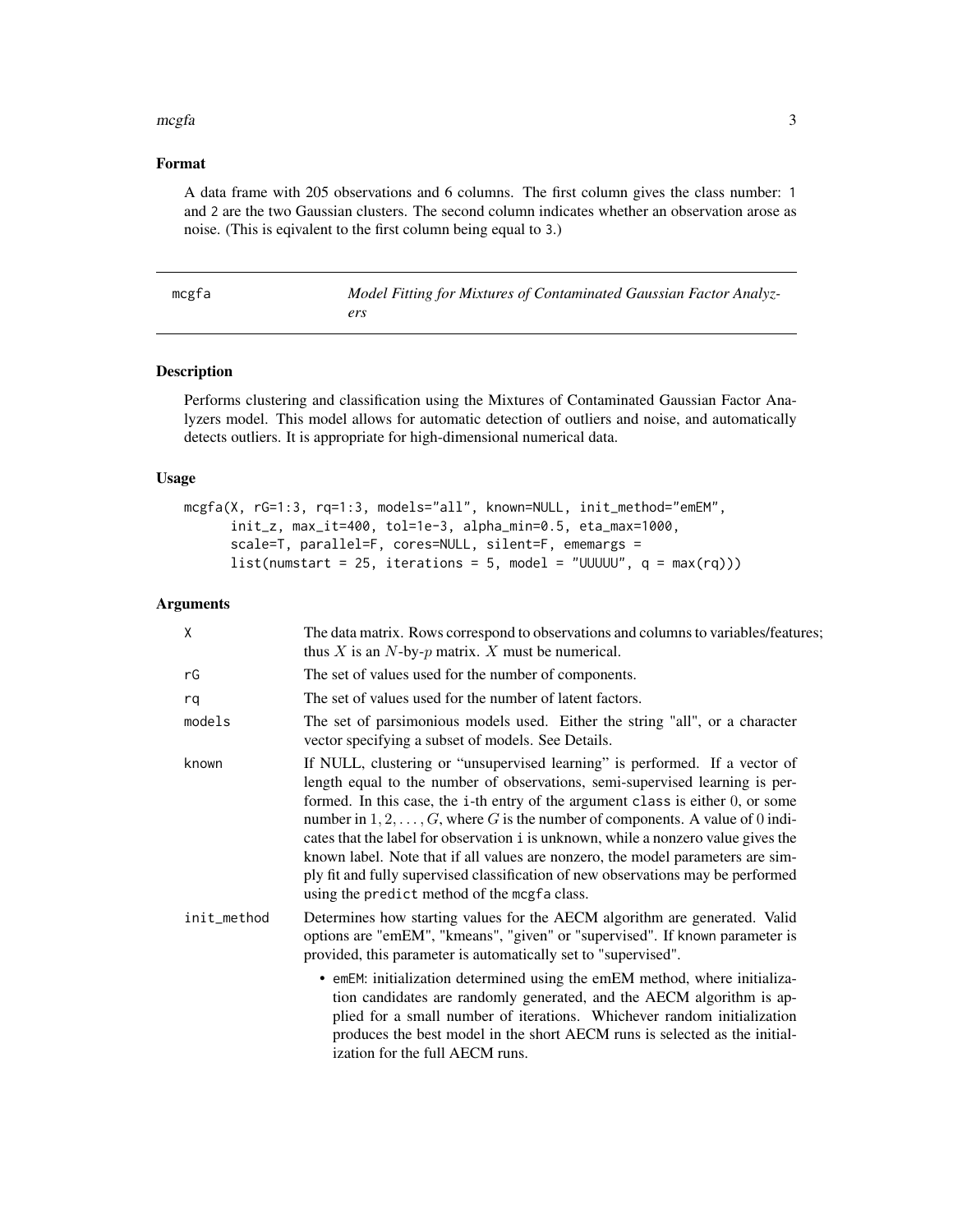|           | • kmeans: begin by clustering observations using built-in kmeans R function.                                                                                                                                                                                                 |
|-----------|------------------------------------------------------------------------------------------------------------------------------------------------------------------------------------------------------------------------------------------------------------------------------|
|           | • given: initialization manually specified in init_z argument                                                                                                                                                                                                                |
|           | • supervised: Observations with known class labels are assigned to their<br>known component with probability 1, while unlabelled components are ini-<br>tialized with equal prior probability of membership for each component                                               |
|           | See Details for more information.                                                                                                                                                                                                                                            |
| $init_z$  | Used when init_method is set to given to manually prescribe the initializa-<br>tion used by the AECM algorithm. A list of row-stochastic matrices of same<br>length as rG, where $z[i, g]$ represents the prior probability that observation i is a<br>member of group $q$ . |
| $max_it$  | The maximum number of iterations for the AECM algorithm.                                                                                                                                                                                                                     |
| tol       | The tolerance for the Aitken acceleration stopping criterion.                                                                                                                                                                                                                |
| alpha_min | The minimum allowable value for alpha, which represents the proportion of<br>"good" points in a given group.                                                                                                                                                                 |
| eta_max   | The maximum allowable value for eta, which is the covariance inflation factor<br>for outlying points.                                                                                                                                                                        |
| scale     | If TRUE, the data is scaled before the algorithm is begun. Recommended.                                                                                                                                                                                                      |
| parallel  | If TRUE, computation takes place in parallel on several processors.                                                                                                                                                                                                          |
| cores     | Only relevent if parallel=TRUE. Determines the number of cores used in par-<br>allel computation. If left undefined, number of available cores is determined<br>automatically.                                                                                               |
| silent    | If TRUE, function will not print any output at completion.                                                                                                                                                                                                                   |
| ememargs  | A list used to set options for the emEM initialization method:                                                                                                                                                                                                               |
|           | • numstart: The number of random starting values                                                                                                                                                                                                                             |
|           | • iterations: The number of AECM iterations applied to each starting<br>value                                                                                                                                                                                                |
|           | • mode1: The covariance model used in the emEM iterations                                                                                                                                                                                                                    |
|           | • q: The number of latent factors used in the emEM iterations                                                                                                                                                                                                                |

#### Details

This function implements the Mixtures of Contaminated Gaussian Factor Analyzers (MCGFA) model, for model-based clustering and classification. The approach is meant to be applied on on high-dimensional, and noisy, data. A description of the model can be found in Punzo, Blostein and McNicholas (2017). Parameter estimation is performed using an Alternating Expectation-Conditional Maximization (AECM) algorithm (Meng and Van Dyk, 1997).

Besides clustering into components, this algorithm also automatically detects outliers through the use of the contaminated Gaussian distribution. So, in the end each observation is classified in a nested fashion: first into components, then into as inliers/outliers.

To specify an individual MCGFA model, one must determine: the number of components  $(G)$ , the number of latent factors  $(q)$ , and the model name. The model name is one of the following thirty-two options: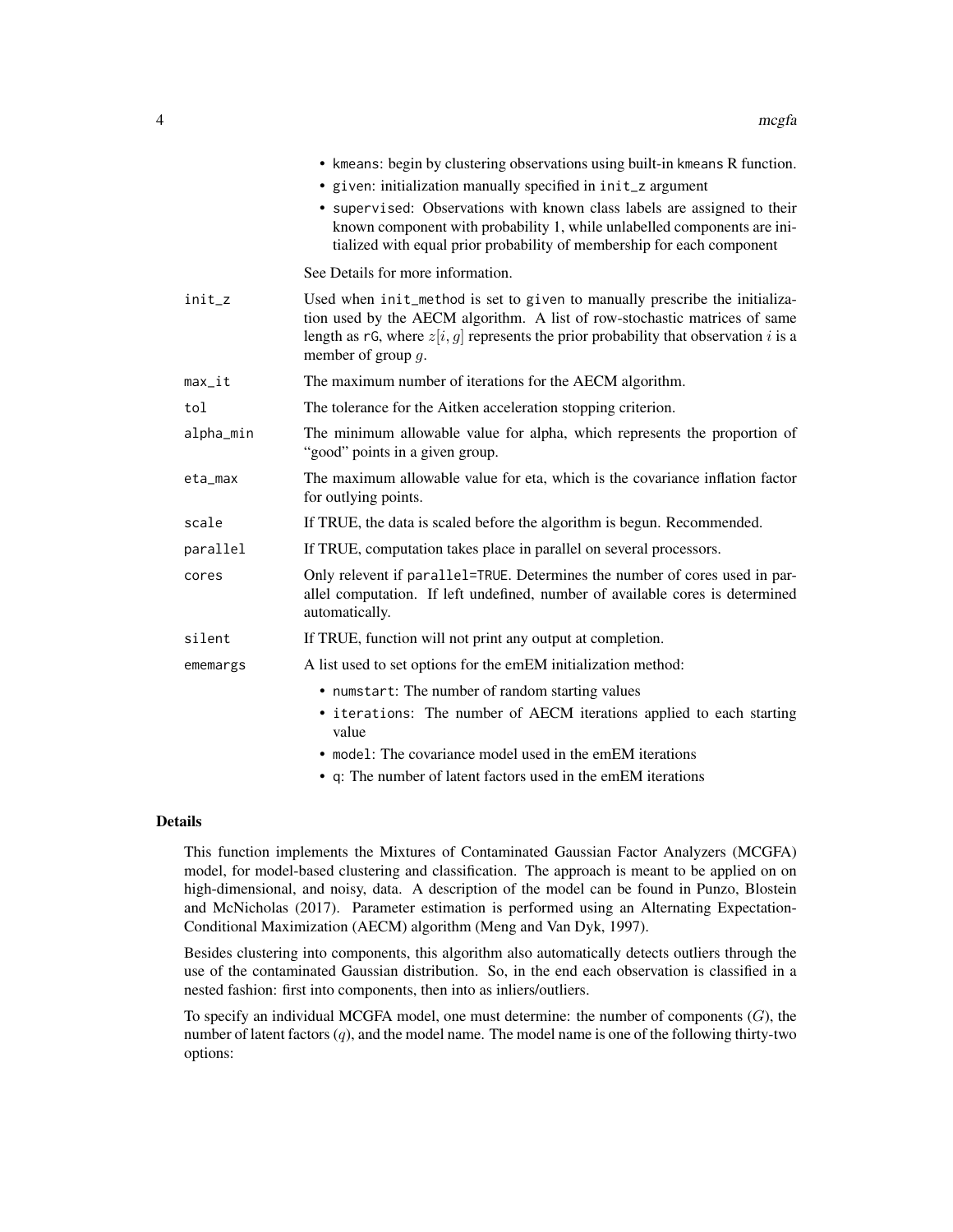• CCCCC, CCUCC, CUCCC, CUUCC, UCCCC, UCUCC, UUCCC, UUUCC CCCCU, CCUCU, CUCCU, CUUCU, UCCCU, UCUCU, UUCCU, UUUCU CCCUC, CCUUC, CUCUC, CUUUC, UCCUC, UCUUC, UUCUC, UUUUC CCCUU, CCUUU, CUCUU, CUUUU, UCCUU, UCUUU, UUCUU, UUUUU

Explanation of the model naming scheme can be found in the next subsection, as well as instructions on how to conveniently generate of subset of the full set of models.

The user may choose to fit a single model. However, usually many models are fit to the same data, and a model selection criterion is used to determine the best one. By multiple values for the rG, rq and models parameters, many models can be fit at once. The mcgfa function then selects the best model according to the Bayesian Information Criterion (BIC).

When fitting many models to large data, parallel computation may be employed by mcgfa, using the parallel parameter. This parallelization is provided by the mcapply function from the parallel package for R.

Model Names & Constraints: The model name indicates which constraints are to be imposed on to the covariance structure of the factor analysis model, and as well as on to the parameters  $\eta$ and  $\alpha$ .

Because the MCGFA is a mixture of factor analyzers model, the covariance matrix of the  $q$ -th group,  $\Sigma_q$ , can be decomposed as follows:

$$
\Sigma_g = \Lambda_g \Lambda'_g + \Psi_g
$$

where  $\Lambda_q$  is a p by q factor loading matrix, and  $\Psi_q$  is a diagonal matrix that determines the noise variance for each of the p variables. The family of eight models is formed by introducing different sets of constraints on  $\Lambda$  and  $\Psi$ .

The five-letter model names are interpreted as follows. "C" indicates that the constraint is imposed, and "U" that it is not.

- 1. Λ constrained to be equal across groups ( $\Lambda_g = \Lambda$ )
- 2.  $\Psi$  constrained to be equal across groups ( $\Psi_g = \Psi$ )
- 3. Error variances constrained to be to be equal *within* groups ( $\Psi_q = I\psi$ )
- 4.  $\alpha$  constrained to be equal across groups ( $\alpha_g = \alpha$ )
- 5.  $\eta$  constrained to be equal across groups ( $\eta_q = \eta$ )

The subset of models to fit is specified in the models argument as a character vector. For convenience, the user may also use the character 'X' in a model name to indicate a wildcard. For example, 'UUUXX' is equivalent to the set c('UUUCC','UUUCU','UUUUC','UUUUU'). These wildcards may be combined, so for example c('UUUUU','CCCCX') is equivalent to c('UUUUU','CCCCU','CCCCC'). Any duplicate models generated by wildcards will be removed.

Initialization Methods: Because the AECM algorithm cannot guarantee convergence to a global maximum, success of the algorithm in reaching a good fit depends heavily on starting values. Starting values in this case refer to the prior probability of class membership for each observation. This is represented in an n-by-G stochastic matrix  $z$ , where n is the number of observations and G is the number of components. The element  $z[i, j]$  indicates the prior probability that observation  $i$  lies in group  $G$ . Several different options are provided for the generation of this initialization matrix, through the init\_method argument.

The default initialization method is emEM. In this case, several candidates for initial classification matrices are generated, and then the AECM algorithm is applied to each for a small number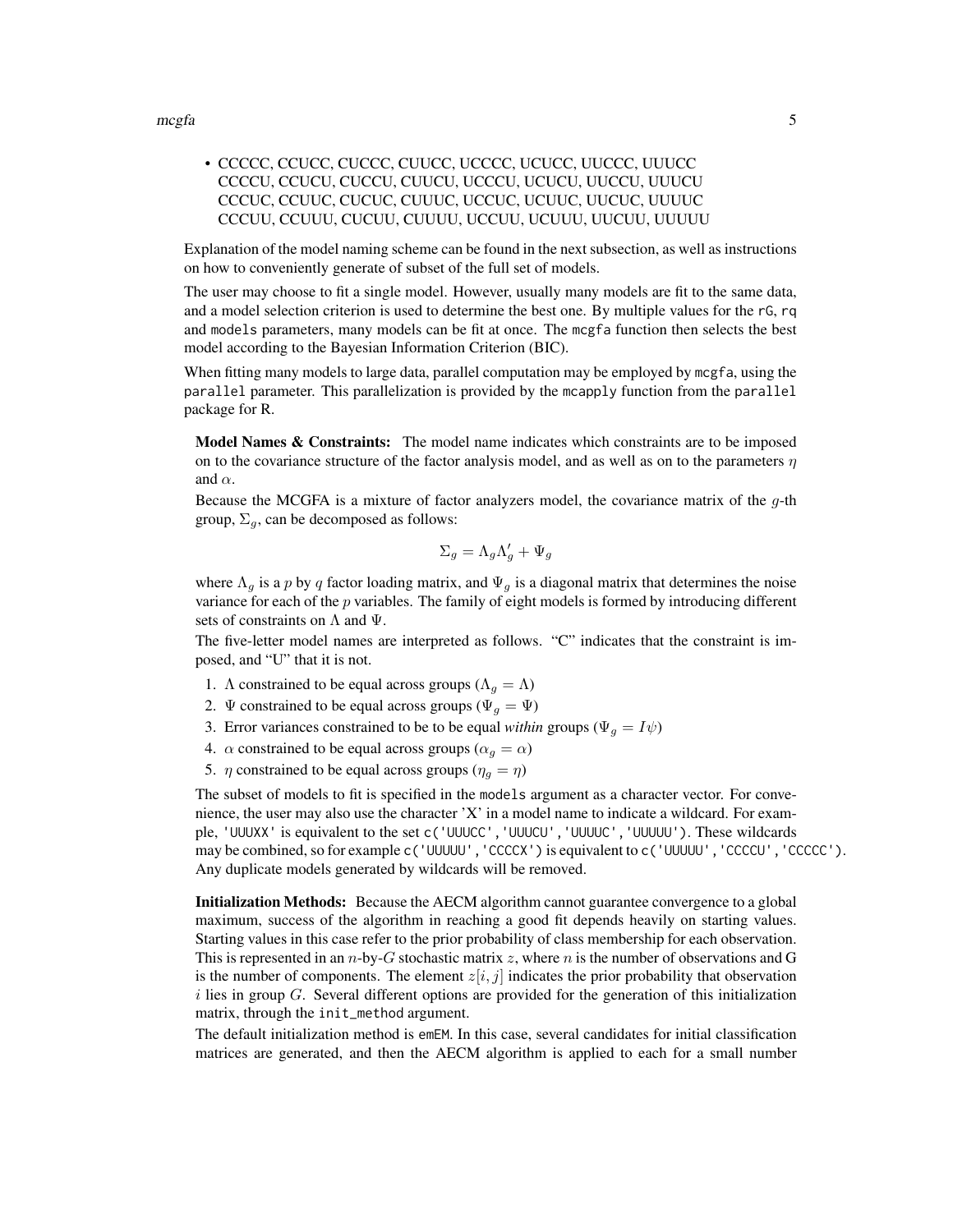of iterations. Whichever candidate achieves the best BIC value is selected as the initialization for the full AECM runs. This process occurs separately for each value of  $G$ , but only using one parsimonious model and one value of  $q$ . The number of candidates, number of iterations, parsimonious model and q used for the emEM initialization can be specified in the ememargs argument. Options for the emEM initialization can be provided in the ememargs argument.

The second option is kmeans, which uses the k-means clustering method to generate a "hard" initial classification. k-means is a fast, simple clustering algorithm that returns a hard classification.

Finally, using the given option, the user may provide a specific initialization matrix for each value of G in rG. The initialization is provided in the init\_z argument. That argument must be a list of the same length as rG, where each element is a matrix with N rows and number of columns corresponding the matching value of rG. The  $[i, j] - th$  element of each matrix indicates the initial probability that observation  $i$  lies in class  $j$ .

Classification: This function provides two methods for model-based classification. The first is usual fully-supervised classification. For this method, the model is fit to fully labelled data (by providing a known vector argument with no zeros). Then, after model fitting takes place, the predict generic function can be applied to the mcgfa object returned by this function, to predict the class labels of a matrix of unlabelled observations. This method has the advantage that as new observations arise, predictions can be made very quickly, without refitting the model.

The other form of classification is a form of semi-supervised learning. Semi-supervised classification makes use of both unlabelled and labelled data for training. The information that the unlabelled data provides about the structure of the dataset can improve classification. For this method, the known vector argument is simply provided with elements equal to zero, indicated that the corresponding observation has no known label. The MCGFA model is then fit and the unknown elements are classified as usual. The second method requires that the model be fitted again each time new data arrives. However, it is also completely possible to apply the predict method a model fit using semi-supervised classification.

#### Value

| X       | The data the model was fit to. If the data was scaled, then this matrix will be as<br>well, with the centering and scale factors applied to it stored as attributes.                                        |
|---------|-------------------------------------------------------------------------------------------------------------------------------------------------------------------------------------------------------------|
| all.bic | An array of all of the BIC values for every model fitted, indexed by model name,<br>number of groups and number of latent factors.                                                                          |
| model   | The name of the best model: determines the constraints on the covariance struc-<br>ture. See Details for more information.                                                                                  |
| G       | The number of groups in the best model.                                                                                                                                                                     |
| q       | The number of latent factors for the best model.                                                                                                                                                            |
| z       | The "soft" clustering matrix. The element in the i-th row and g-th column gives<br>the posterior probability that observation i is in group g.                                                              |
| group   | The "hard" classifications into groups. A vector of integers in the range rG,<br>giving the a posteriori classification of each observation for the best model.                                             |
| isBad   | Similar, to group, the maximum a posteriori classification of each observation<br>as "good" or "bad". If the i-th value is 1, the i-th observation is labelled as an<br>outlier or noise in the best model. |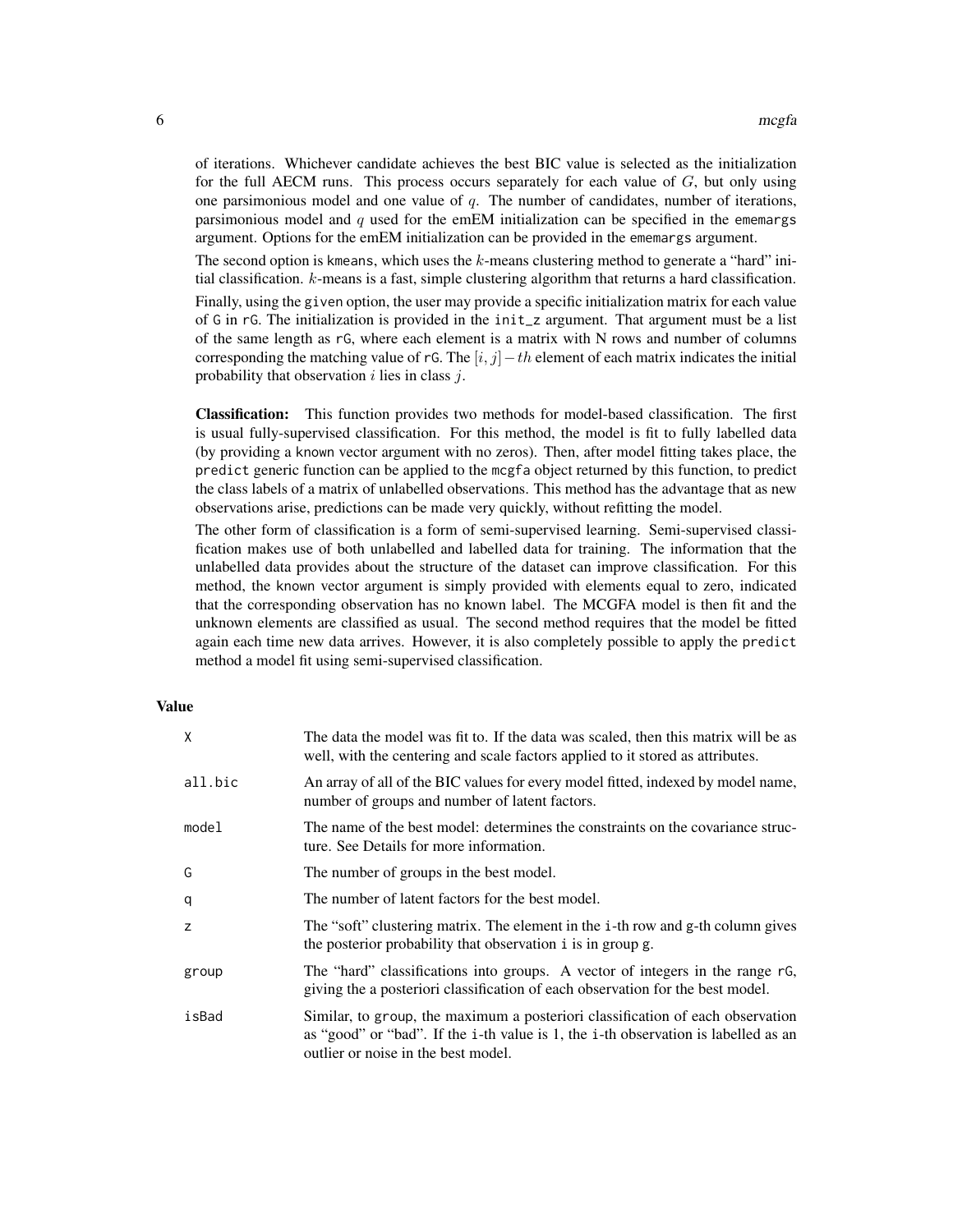mcgfa **7** 

| isBad.soft | The "soft" classification vector of each observation as "good" or "bad". The<br>closer the i-th value is to 1, the more likely the i-th observation is an outlier or<br>noise. |
|------------|--------------------------------------------------------------------------------------------------------------------------------------------------------------------------------|
| mu         | The matrix of group means (each column corresponds to a group), for the best<br>model.                                                                                         |
| alpha      | The proportion of "good" points for each group, for the best model.                                                                                                            |
| eta        | The contamination inflation factors for each group, for the best model.                                                                                                        |
| lambda     | The factor loading matrices of each group, for the best model.                                                                                                                 |
| psi        | The error variance matrices of each group, for the best model.                                                                                                                 |
| sigma      | The covariance matrices of each group, for the best model.                                                                                                                     |
| npar       | The total number of free parameters in the best model.                                                                                                                         |
| iterations | The number of iterations of the AECM algorithm performed, for the fitting of<br>the best model.                                                                                |
| init_z     | The initial z matrix used for initialization of the AECM algorithm, for each value<br>of G in rG.                                                                              |

#### References

Meng, X.-L. and Van Dyk, D. (1997). The EM Algorithm - An old folksong sung to a fast new tune. *Journal of the Royal Statistical Society: Series B (Statistical Methodology)*, 59(3), 511-567. Punzo, A., Blostein, M. and McNicholas, P. D. (2017). High-dimensional clustering with the contaminated Gaussian distribution *arXiv preprint arXiv:1408.2128v2.*

#### Examples

```
# TOY EXAMPLE: 2 GAUSSIAN COMPONENTS WITH NOISE
# small example for easy visualization
data(gaussnoise)
toy_classes <- gaussnoise[,1]
is_noise <- gaussnoise[,2]
X \leftarrow gaussnoise[,-c(1,2)]
set.seed(1)
toy_fit <- mcgfa(X, rG=1:3, rq=1, models="XXXCC")
# plot: outliers => triangle
plot(toy_fit)
# check clustering performance: 2 errors
table(toy_classes[1:175],toy_fit$group[1:175])
# check noise detection performance: 2 false positive, 3 false negative
table(is_noise,toy_fit$isBad)
# REAL DATA EXAMPLE: WINE DATA
data(wine)
```

```
# simulate clustering by completely hiding known classes from algorithm
X \leftarrow \text{wine}[, -1]wine_classes <- wine[,1]
```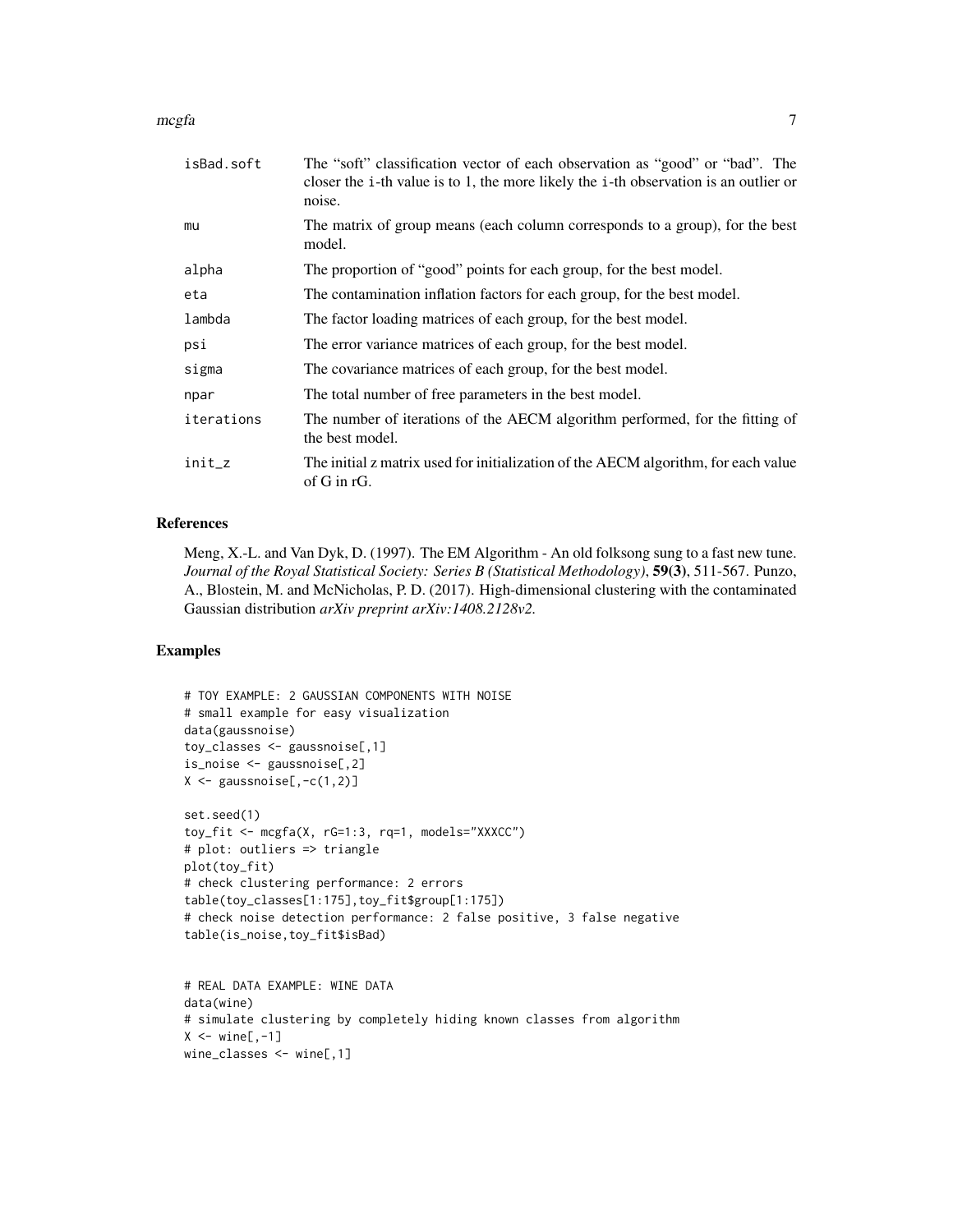8 olive the state of the state of the state of the state of the state of the state of the state of the state of the state of the state of the state of the state of the state of the state of the state of the state of the st

```
set.seed(1)
wine_fit <- mcgfa(X, rG=1:3, rq=1:4)
# check performance:
# - correctly selected 3 groups
# - 2 errors
table(wine_classes,wine_fit$group)
# CLASSIFICATION EXAMPLE: OLIVE DATA
# load data
data(olive)
X \leftarrow olive[,-c(1,2)]
# classes correspond to regions of Italy
regions <- olive[,1]
# take eighth of observations to form training data
set.seed(1)
train_ind <- sample.int(nrow(X),nrow(X)/8)
known \leq rep(0,nrow(X))
known[train_ind] <- regions[train_ind]
# FULL SUPERVISION (only labelled data available to classifier)
# In this case, the model is formed using only the 71 labelled
# observations. Then this model is used to predict the class
# membership of the remaining 501 observations.
fit \leq mcgfa(X[train_ind,], rq = 3:4, rG = 3)
pred <- predict(fit,X[-train_ind,])
# check classification performance: poor separation
table(regions[-train_ind],pred$hard)
# PARTIAL SUPERVISION (unlabelled data available to classifier)
# In this case, the model is formed using the 71 labelled
# observations, as well the the 501 unlabelled observations.
# As a part of this initial model fit, class predictions for the
# unlabelled observations are automatically generated.
fit2 <- mcgfa(X,rq=3:4,rG=3,known=known)
# check classification performance: extremely good, only 1 error
table(regions[-train_ind],fit2$group[-train_ind])
# This shows that the use of the unlabelled observations during
# model fitting can significantly improve classification performance.
```
olive *Italian Olive Oil*

#### Description

Data on the percentage composition of eight fatty acids found by lipid fraction of 572 Italian olive oils. The data come from three regions: Southern Italy, Sardinia, and Northern Italy. Within each

<span id="page-7-0"></span>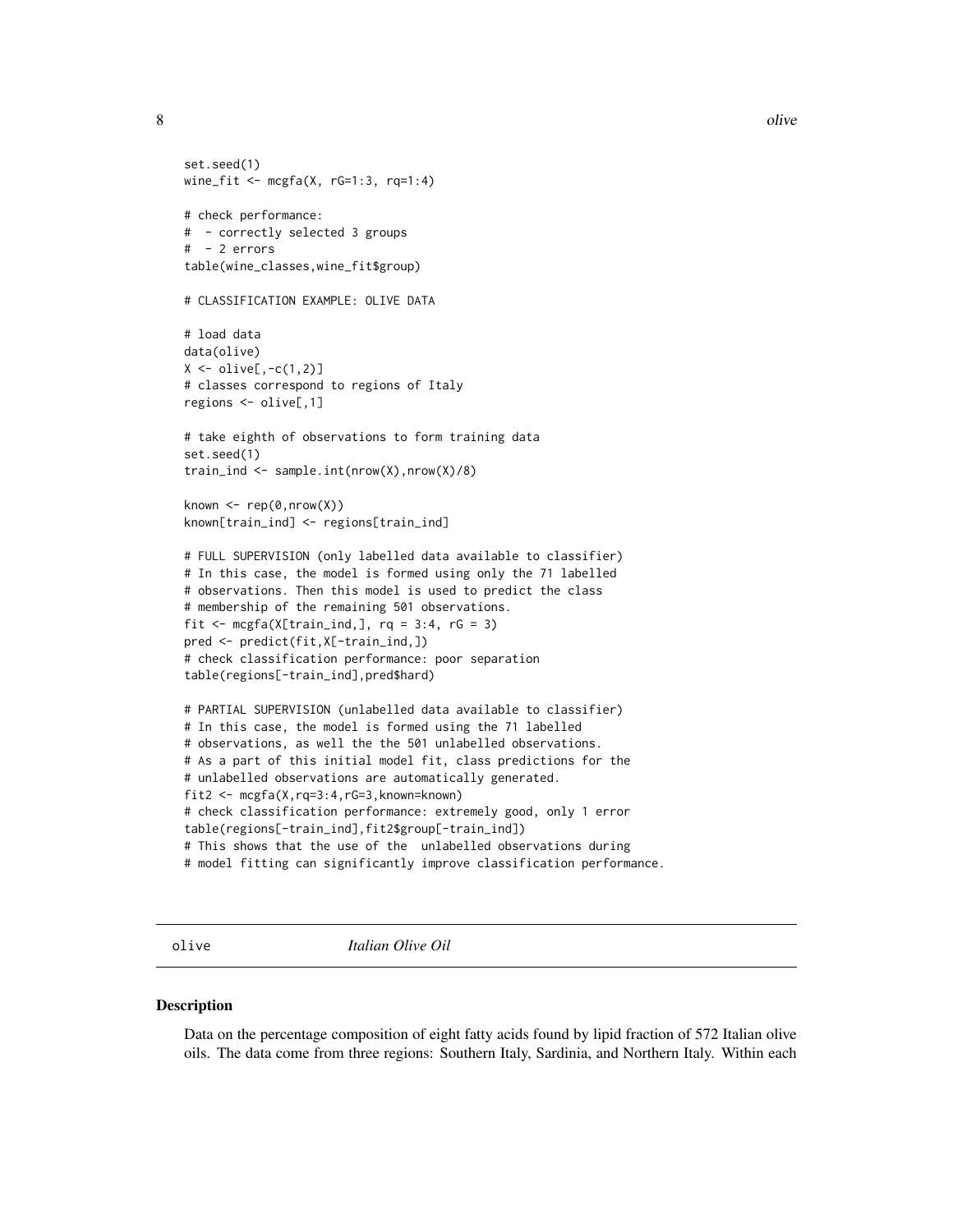#### <span id="page-8-0"></span>wine 9

region there are a number of different areas. Southern Italy comprises North Apulia, Calabria, South Apulia, and Sicily. Sardinia is divided into Inland Sardinia and Costal Sardinia. Northern Italy comprises Umbria, East Liguria, and West Liguria.

#### Usage

data(olive)

#### Format

A data frame with 572 observations and 10 columns. The first column gives the region: (1) Southern Italy, (2) Sardinia, or (3) Northern Italy. The second column gives the area: (1) North Apulia, (2) Calabria, (3) South Apulia, (4) Sicily, (5) Inland Sardinia, (6) Costal Sardinia, (7) East Liguria, (8) West Liguria, and (9) Umbria. The other eight columns contain the variables.

#### Source

These data are available within the GGobi software (Swayne et al., 2006).

#### References

Forina, M., Armanino, C., Lanteri, S. and Tiscornia, E. (1983). Classification of olive oils from their fatty acid composition. In *Food Research and Data Analysis*, pp. 189–214. Applied Science Publishers, London.

Forina, M. and Tiscornia, E. (1982). Pattern recognition methods in the prediction of Italian olive oil origin by their fatty acid content. *Annali di Chimica* 72, 143–155.

Swayne, D.F., Cook, D., Buja, A., Lang, D.T., Wickham, H. and Lawrence, M. (2006). *GGobi Manual*. Sourced from www.ggobi.org/docs/manual.pdf.

wine *Italian Wine*

#### Description

Data on 27 chemical and physical properties of three types of wine (Barolo, Grignolino, Barbera) from the Piedmont region of Italy. The study did include one further variable but the sulphur measurements were not available.

#### Usage

data(wine)

#### Format

A data frame with 178 observations and 28 columns. The first column gives the type of wine: (1) Barolo, (2) Grignolino, or (3) Barbera. The other 27 columns contain the variables.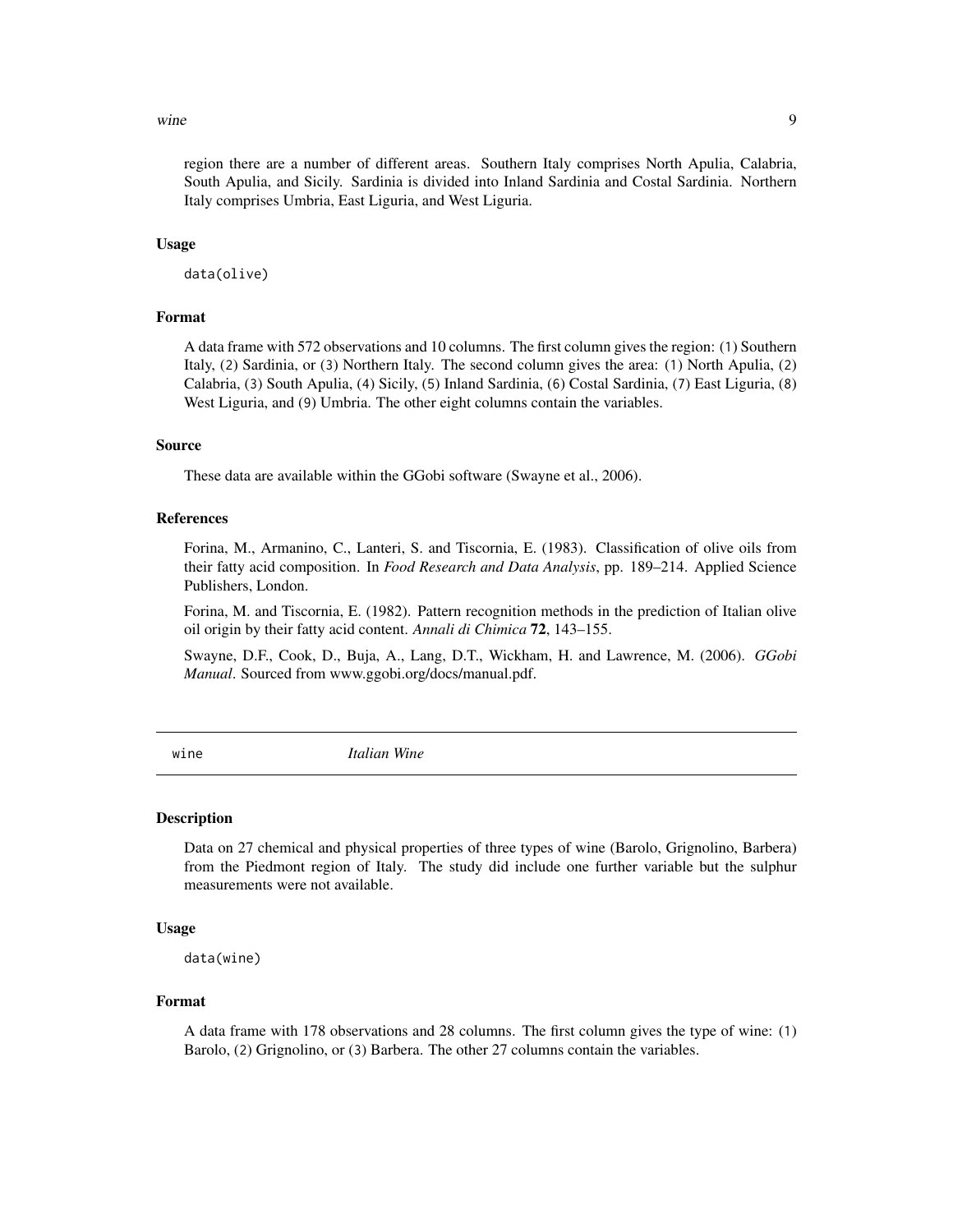#### Source